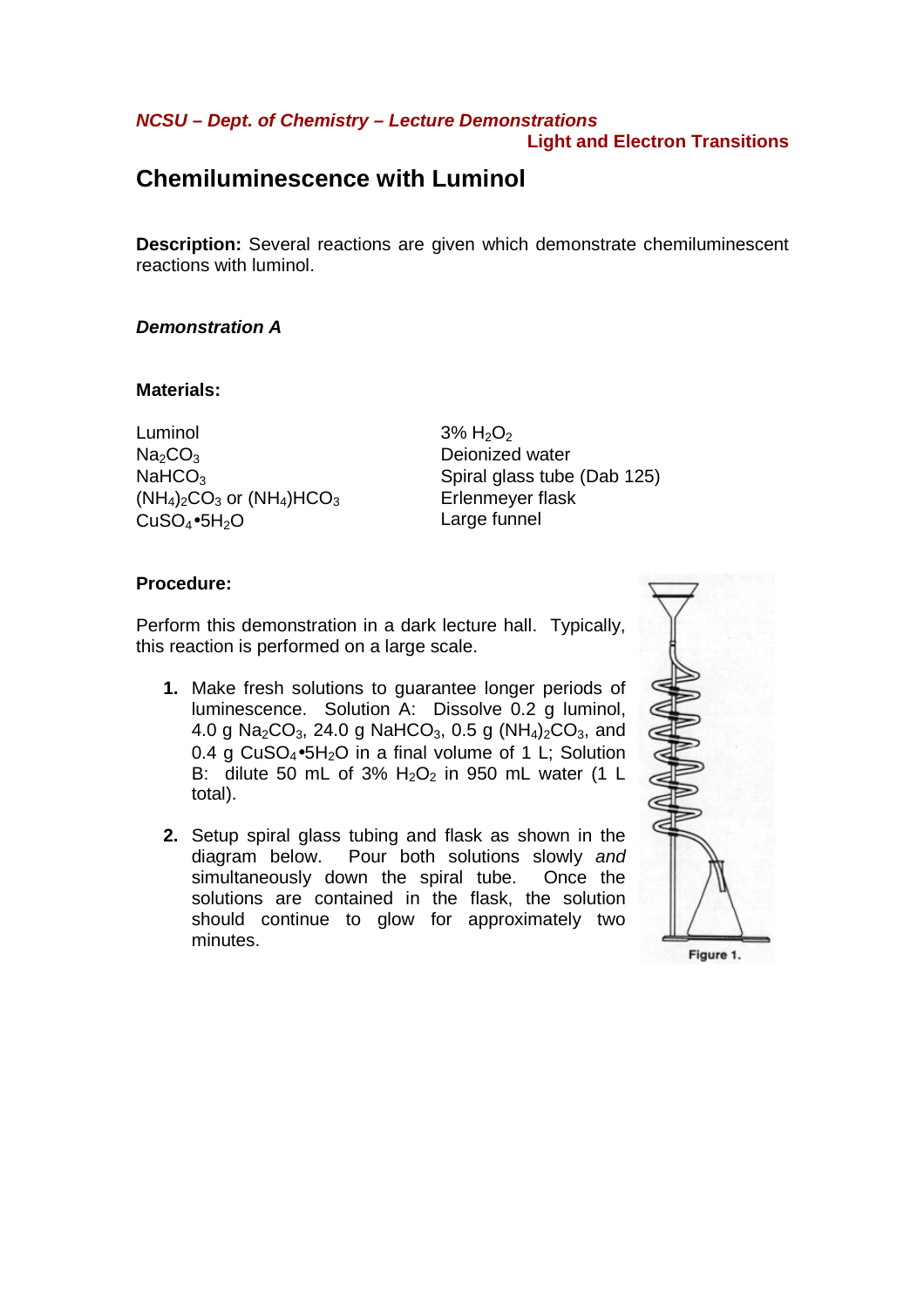## **NCSU – Dept. of Chemistry – Lecture Demonstrations Light and Electron Transitions**

## **Demonstration B**

### **Materials:**

1 M NaOH

Luminol Beaker or RB flask Bleach Deionized water

## **Procedure:**

Perform this demonstration in a dark lecture hall.

- **1.** Make fresh solutions to guarantee longer periods of luminescence. Solution A: Dissolve 0.05 g luminol in 100 mL of 1 M NaOH; Solution B: 0.5% NaClO (9 mL of commercial bleach in 91 mL water).
- **2.** Chill both solutions in an ice bath. Darken the room and slowly pour the two solutions together. When mixed, the solutions will produce a blue glow. When the lights are turned back on, the solution is observed to be a yellow/green color.

# **Demonstration C**

### **Materials:**

| Luminol                             | 2L flask or grad. cylinder |
|-------------------------------------|----------------------------|
| $K_3Fe(CN)_6$                       | Stir plate/stir bar        |
| 1 M NaOH                            | Dejonized water            |
| $3\%$ H <sub>2</sub> O <sub>2</sub> |                            |

# **Procedure:**

Perform this demonstration in a dark lecture hall.

- **1.** Make fresh solutions to guarantee longer periods of luminescence. Solution A: Dissolve 0.1 g luminol in 5 mL of 1 M NaOH and dilute to 1 L; Solution B: Dissolve 0.25 g  $K_3Fe(CN)_6$  and 10 mL of 3%  $H_2O_2$  in water and dilute to 1 L.
- **2.** Turn the lights in the lecture hall out. Mix solutions A and B together in a 2 L flask or 2 L grad. cylinder with vigorous stirring. Alternatively, prepare solution A, add 10 mL of 3%  $H_2O_2$  to solution A and place this mixture on a stir plate with vigorous stirring. Sprinkle solid  $K_3Fe(CN)_6$  on the surface.